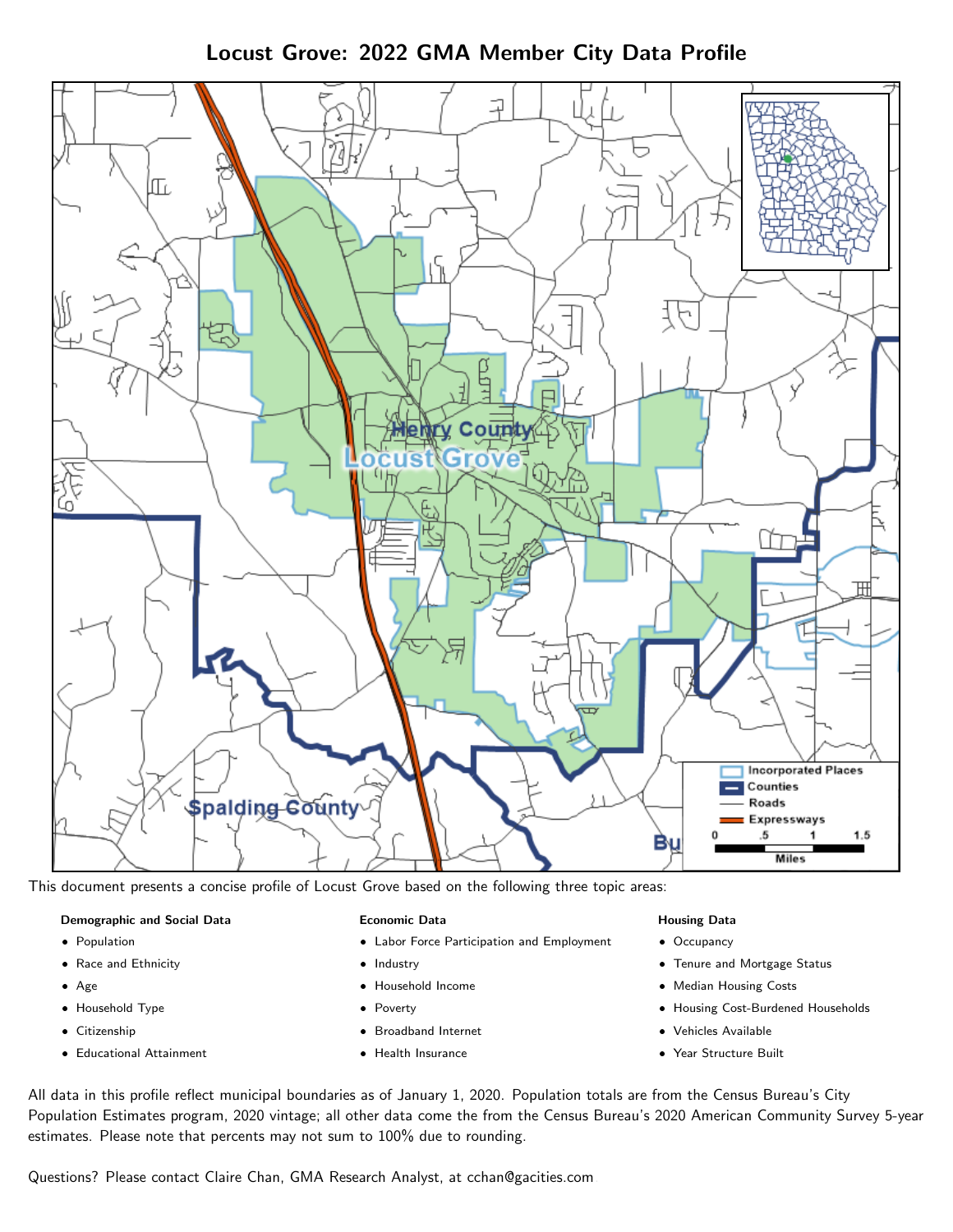# Locust Grove: Demographic and Social





**Citizenship** 



Source: American Community Survey, 2020 5-year estimates, table B05002 Source: American Community Survey, 2020 5-year estimates, table B15002

Race and Ethnicity



Source: U.S. Census Bureau, City Population Estimates, 2020 vintage Source: American Community Survey, 2020 5-year estimates, table B03002

## Household Type



Source: American Community Survey, 2020 5-year estimates, table B01001 Source: American Community Survey, 2020 5-year estimates, table B11001

#### Educational Attainment



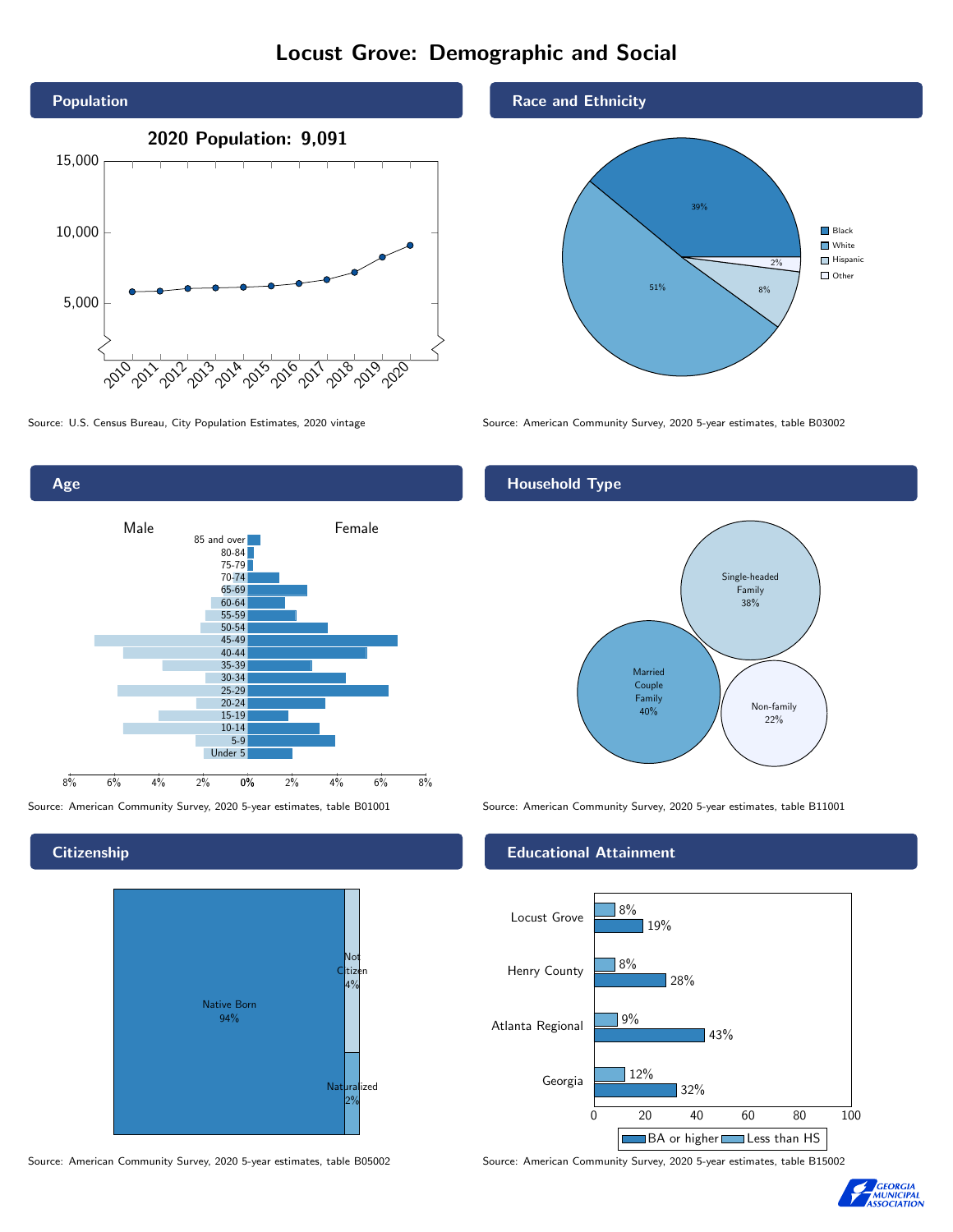## Locust Grove: Economic



Source: American Community Survey, 2020 5-year estimates, table B23001 Note: Unemployment rate is based upon the civilian labor force.



Source: American Community Survey, 2020 5-year estimates, tables B19013 and B19025 Source: American Community Survey, 2020 5-year estimates, table B17010



Source: American Community Survey, 2020 5-year estimates, table B28002 Source: American Community Survey, 2020 5-year estimates, table B18135

#### Industry

| Agriculture, forestry, fishing and hunting, and mining      | $0\%$ |
|-------------------------------------------------------------|-------|
| Construction                                                | 5%    |
| Manufacturing                                               | 9%    |
| <b>Wholesale Trade</b>                                      | $1\%$ |
| <b>Retail Trade</b>                                         | 25%   |
| Transportation and warehousing, and utilities               | 7%    |
| Information                                                 | $1\%$ |
| Finance and insurance, real estate, rental, leasing         | 3%    |
| Professional, scientific, mgt, administrative, waste mgt    | 5%    |
| Educational services, and health care and social assistance | 26%   |
| Arts, entertainment, recreation, accommodation, food        | 8%    |
| service                                                     |       |
| Other services, except public administration                | $2\%$ |
| Public administration                                       | 8%    |

Source: American Community Survey, 2020 5-year estimates, table C24030

#### Poverty



#### Health Insurance